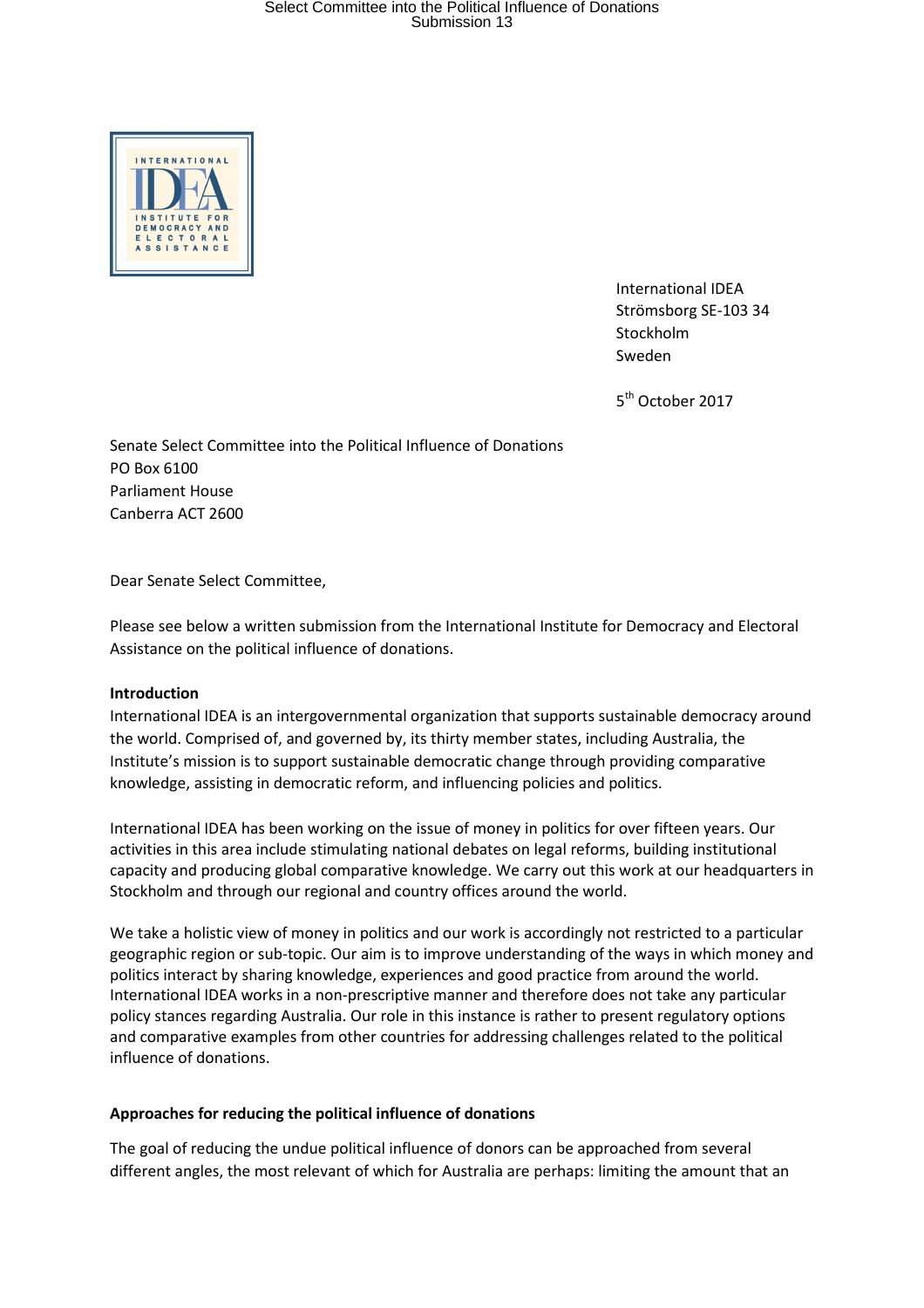individual donor can contribute; banning donations from certain sources; publicly disclosing details of donations in a timely manner; balancing the influence of private donations with public funding; and reducing the influence of large donations by encouraging small contributions. It is common practice to combine some, or even all, of these elements in a regulatory framework, in an effort to minimise the undue influence of donations on the political process. Each one is considered in turn below.

## Limiting the amount that an individual donor can contribute

At present in Australia, there are no limits on the amount a donor can contribute to a political party or candidate. This increases the risk of undue influence from large donors and is why International IDEA advocates for donation limits around the world.<sup>1</sup> This is also in line with the Council of Europe's recommendations to member states on Common Rules against Corruption in the Funding of Political Parties and Electoral Campaigns.<sup>2</sup> In terms of current practice, 35 per cent of countries worldwide limit donations to political parties and in Europe 57 per cent of parties do so. $3$ 

It is important that any limit is defined as encompassing the total amount of contributions made by the donor within a specified time period (normally 12 months). The amount of any limit is of course the crucial element here. The aim is to remove from the equation contributions from individuals (natural or legal) that because of their size risk quid pro quo arrangements or other undue forms of influence. The amount that is considered potentially corrupting will vary from country to country. In Canada, for example, no individual is permitted to make contributions that exceed CAD 1,500 (AUD 1,500) in total in any calendar year to a particular registered party, while in France a natural person is allowed to donate a total of EUR 7,500 (AUD 11,200) per year to political parties. The annual limits in Ireland are EUR 2,500 (AUD 2,700) per party and EUR 1,000 (AUD 2,200) per parliamentary candidate. Other countries set the limit considerably higher, such as Finland and Croatia at EUR 30,000 (AUD 45,000), or Spain at EUR 50,000 (AUD 75,000). Another important consideration is whether the contribution limits should vary according to the type of donor, for example natural and legal.

The USA has different limits based not on the donor, but on to whom they are donating, e.g. a Political Action Committee, a party's Executive Committee, or a candidate.

## Banning donations from certain sources

To protect the integrity of political decision-making, countries often ban donations from certain sources. In this respect, the most widespread ban is on donations from foreign interests. International IDEA's Political Finance Database shows that almost two thirds (63%) of countries have a ban on donations from foreign interests to political parties, while half (49%) have a ban on foreign

 $<sup>1</sup>$  International IDEA Money in Politics Policy Brief, January 2015,</sup> http://www.idea.int/publications/catalogue/money-politics

<sup>&</sup>lt;sup>2</sup> Council of Europe, Recommendation Rec(2003)4 of the Committee of Ministers to member states on common rules against corruption in the funding of political parties and electoral campaigns, articles 3 & 9 (Adopted by the Committee of Ministers on 8 April 2003),

http://www.coe.int/t/dg1/legalcooperation/economiccrime/cybercrime/cy%20activity%20interface2006/rec% 202003%20(4)%20pol%20parties%20EN.pdf

<sup>&</sup>lt;sup>3</sup> International IDEA Political Finance Database, http://www.idea.int/data-tools/question-view/542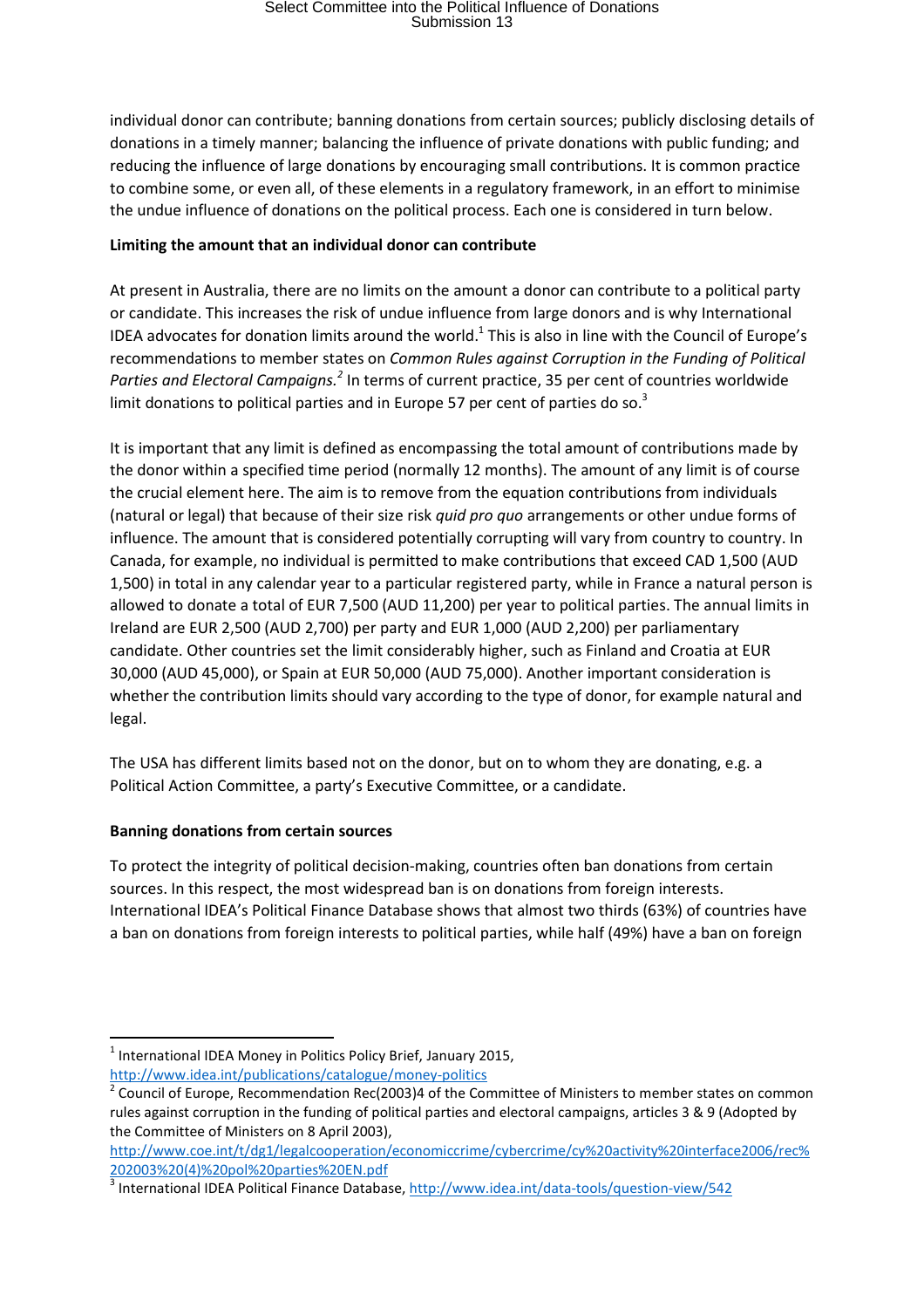donations to candidates.<sup>4</sup> For a more in-depth analysis of the issue of foreign donations, please see International IDEA's submission to Joint Standing Committee on Electoral Matters in February 2017.<sup>5</sup>

Another option is to ban donations from legal persons and only allow natural persons to make contributions. The legitimacy of corporate donations to political parties and candidates has been the source of considerable debate in many countries in recent years. One school of thought is that as corporations do not have a right to vote, neither should they have a right to contribute financially. In an effort to reduce the risk of undue influence from big business, one quarter of countries have a ban on corporate donations to political parties and approximately one fifth have a ban to candidates.<sup>6</sup> As part of the broader fight against corruption, both Brazil and Chile introduced such bans in 2016, while Canada and France, to name but two others, have had bans in place for several years.

Many countries that ban corporate donations combine this with a ban on contributions from trade unions, the rationale being that to not do so would be seen to unfairly benefit parties with a tradition of collecting union-affiliated donations. Whether such bans would be appropriate for Australia depends on its particular historical and political context.

In the absence of a blanket ban on corporate donations, it is common practice to have bans on donations from corporations with partial government ownership, or from companies with government contracts. The rationale is to protect against the indirect abuse of state resources and to reduce the risk for quid-pro-quo donations. Worldwide, almost half of countries have such regulations in place and in Europe this rises to three-quarters.<sup>7</sup>

### Public disclosure

l

Publicly disclosing the details of donations in a timely fashion is an effective way to expose and deter future attempts to unduly influence politics. In the absence of any limit on the amount that donors can contribute, public disclosure and the greater accountability that it provides becomes even more important. There are three main elements to consider here: which donations to disclose; what details should be published; and the timing of disclosure.

It is common practice, especially among developed democracies, that only large donations perceived as having a potentially corrupting influence must be publicly disclosed by the political finance oversight agency. Countries set this threshold at different levels depending on their context. The current threshold in Australia of AUD 12,400, however, is arguably too high and does not sufficiently protect against the risk of undue influence. By comparison, Canada and the United States set the thresholds much lower at CAD 20 (AUD 20) and USD 50 (AUD 65) respectively, while the UK has opted for the amount of GBP 500 (AUD 850) and Sweden SEK 22,250 (AUD 3,500)<sup>8</sup>. The local context will dictate where the right balance lies, but the goal should always be to maximise transparency and minimize the risk of undue influence on politics.

<sup>&</sup>lt;sup>4</sup> International IDEA Political Finance Database, http://www.idea.int/data-tools/data/political-finance-database 'Foreign interests' are defined as those entities who 'contribute directly or indirectly [and who] are governments, corporations, organizations or individuals who are not citizens; that do not reside in the country or have a large share of foreign ownership.'

<sup>&</sup>lt;sup>5</sup> International IDEA submission to JSCEM, February 2017, http://www.aph.gov.au/sitecore/content/Home/Parliamentary\_Business/Committees/Joint/Electoral\_Matters /2016Election/Submissions

<sup>6</sup> International IDEA Political Finance Database, http://www.idea.int/data-tools/data/political-finance-database

<sup>&</sup>lt;sup>7</sup> International IDEA Political Finance Database, http://www.idea.int/data-tools/question-view/534

<sup>&</sup>lt;sup>8</sup> International IDEA Political Finance Database, https://www.idea.int/data-tools/question-view/538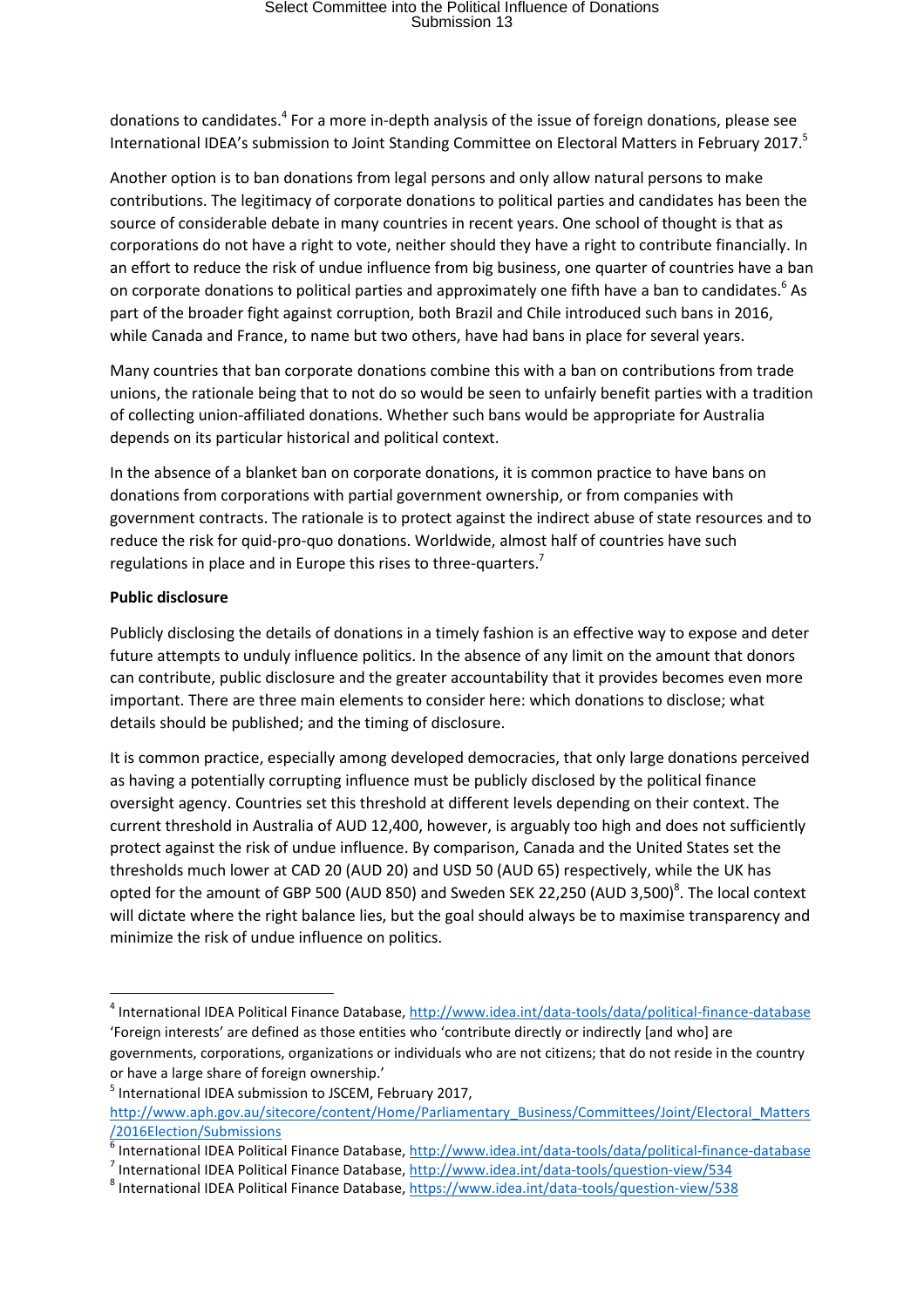Sufficient details should be provided, without unnecessarily compromising the privacy of the individual donor. At a bare minimum, the name of the donor, the amount and type of the donation and the date received should be published, all of which is the case in Australia. Importantly, current regulation in Australia also requires third parties to report on their donations and expenditures, an aspect that many countries' regulations overlook.

To maximise transparency and accountability, and incentivise adherence of the rules, political finance data should be publicly disclosed in as timely a manner as possible. The current rules in Australia whereby political parties submit annual reports, which are then published roughly seven months after the end of the financial year does not allow for timely disclosure. The lengthy period of time between when transactions take place and their disclosure to the public (seven and a half months after elections for candidates and third parties and seven to eighteen months for political parties and their endorsed candidates) stands out all the more considering that Australia already has the technology in place through its eReturns online reporting platform to enable real-time disclosure. Other countries with similar online reporting systems in place typically either publish data in realtime or shortly after reports have been submitted. In the United States and Estonia, for example, electronically filed reports are published almost instantaneously, while in the UK data is published on the Electoral Commission's website according to a regulatory timeline, which is typically around one month after reports are filed.

### Balancing the influence of private donations with public funding

The provision of public funding to political parties and/or candidates can dilute and reduce the relative importance of private donations providing that it is combined with other regulatory measures, particularly an overall campaign spending limit. In the absence of spending limits, International IDEA has observed that the provision of public funding does not normally reduce the amount of money raised and spent by parties and candidates on election campaigns. In order to offset the influence of private donations, the amount provided from the public purse must also be sufficiently large to have an impact.

### Encouraging small donations

l

The proportion of large and small donations received also affects how much influence wealthy donors have. The greater the proportion of donations received in small amounts, the more the influence of large donors is diluted. This is the logic behind the German matching scheme, whereby in addition to public funds based on the proportion of votes received, the state partially matches private donations by providing political parties with EUR 0.38 for each Euro donated privately, but only for donations up to EUR 3,300.<sup>9</sup> New York City's matching funds programme is also designed to reduce the influence of special interests and increase that of average citizens. Candidates who volunteer for the programme receive six dollars from the City for every one dollar donated, for contributions up to USD 175 from individuals who live in New York City.<sup>10</sup>

Also in the United States, the City of Seattle has pioneered the innovative 'Democracy Voucher Program,' whereby each resident of Seattle receives USD 100 in democracy vouchers to spend on the candidate(s) of their choice in city elections.<sup>11</sup> The scheme was part of an initiative to make elections

<sup>&</sup>lt;sup>9</sup> U.S Library of Congress, Campaign Finance: Germany, https://www.loc.gov/law/help/campaignfinance/germany.php

<sup>&</sup>lt;sup>10</sup> New York City Campaign Finance Board, Matching Funds Program, https://www.nyccfb.info/program

<sup>&</sup>lt;sup>11</sup> Citv of Seattle, Democracy Voucher Program, http://www.seattle.gov/democracyvoucher